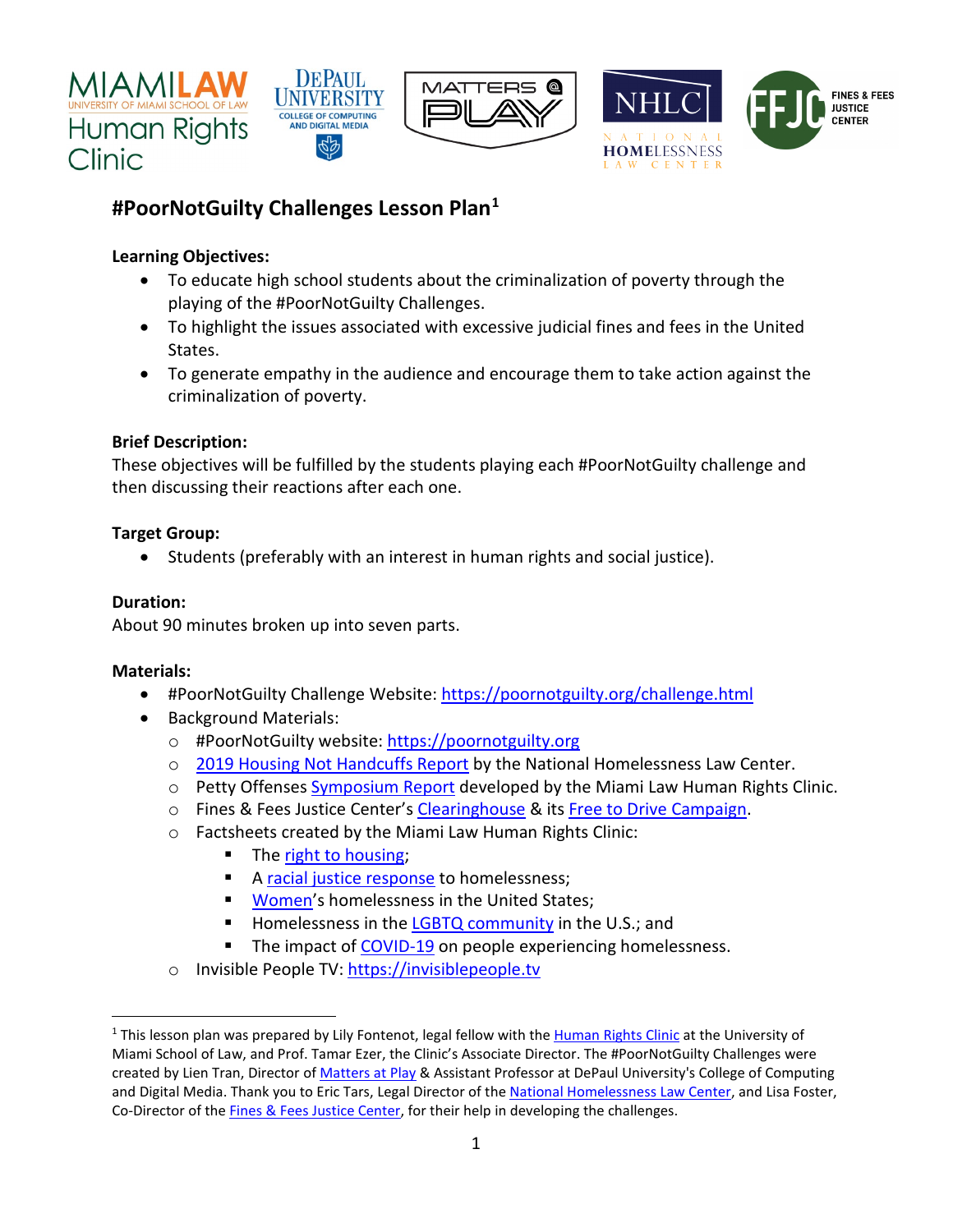#### **Session Plan:**

- 1. Introduce the #PoorNotGuilty challenges.
- 2. Play the three challenges.
- 3. Assess the challenges by asking students what they learned and what they enjoyed and what they found most challenging.

#### **Preparation**

Prior to the class:

- Teachers should read the Background Materials to familiarize themselves with the criminalization of poverty and homelessness so that they can answer student questions.
- Techers should also ensure that each student will have access to the internet during the class so they can play the challenges.

#### **Class Outline**

- Part 1: **Introduction** (5 minutes) *(Google Slides 1-4)*
	- o Welcome the students & review the plan for the class.
	- o Take th[e Pre-Questionnaire](https://docs.google.com/forms/d/e/1FAIpQLSdwiJnXCjyV0CkB4CjrovZ9mNWYUiJhuIXZisPOABWh6_iotQ/viewform?usp=sf_link) on Slide 2.
- Part 2: **Buckle Up Challenge** (15 minutes) *(Google Slides 5-6)*
	- o The students will play the first challenge "Buckle Up" individually.
		- Available at: [https://poornotguilty.org/play/buckle\\_up](https://poornotguilty.org/play/buckle_up)
- Part 3: **Debrief** (10 minutes) *(Google Slides 7-9)*
	- $\circ$  Teachers will initiate a class discussion that gages students' reactions to the challenge, using the discussion questions below.
	- o Teachers can use the talking points below to answer student questions.
- Part 4: **Drive It Home Challenge** (15 minutes) *(Google Slides 10-11)*
	- o The students will play the second challenge "Drive it Home" individually.
		- Available at: [https://poornotguilty.org/play/drive\\_it\\_home](https://poornotguilty.org/play/drive_it_home)
- Part 5: **Debrief** (10 minutes) *(Google Slides 12-14)*
	- $\circ$  Teachers will initiate a class discussion that gages students' reactions to the challenge, using the discussion questions below.
	- o Teachers can use the talking points below to answer student questions.
- Part 6: **Park It Challenge** (15 minutes) *(Google Slides 15-16)*
	- o The students will play the final challenge "Park It" individually.
		- Available at: https://poornotguilty.org/play/park\_it/
- Part 7: **Debrief** (last 20 minutes of class) *(Google Slides 17-23)*
	- $\circ$  Teachers will initiate a class discussion that gages students' reactions to the challenge, using the discussion questions below.
	- $\circ$  Teachers can use the talking points below to answer any remaining student questions.
	- o Take th[e Post-Questionnaire](https://docs.google.com/forms/d/e/1FAIpQLSdeyF2JbmofzX4pIrLCc71aFUF71B82aLDoIVRqkkdSE4D7vQ/viewform?usp=sf_link) on Slide 23.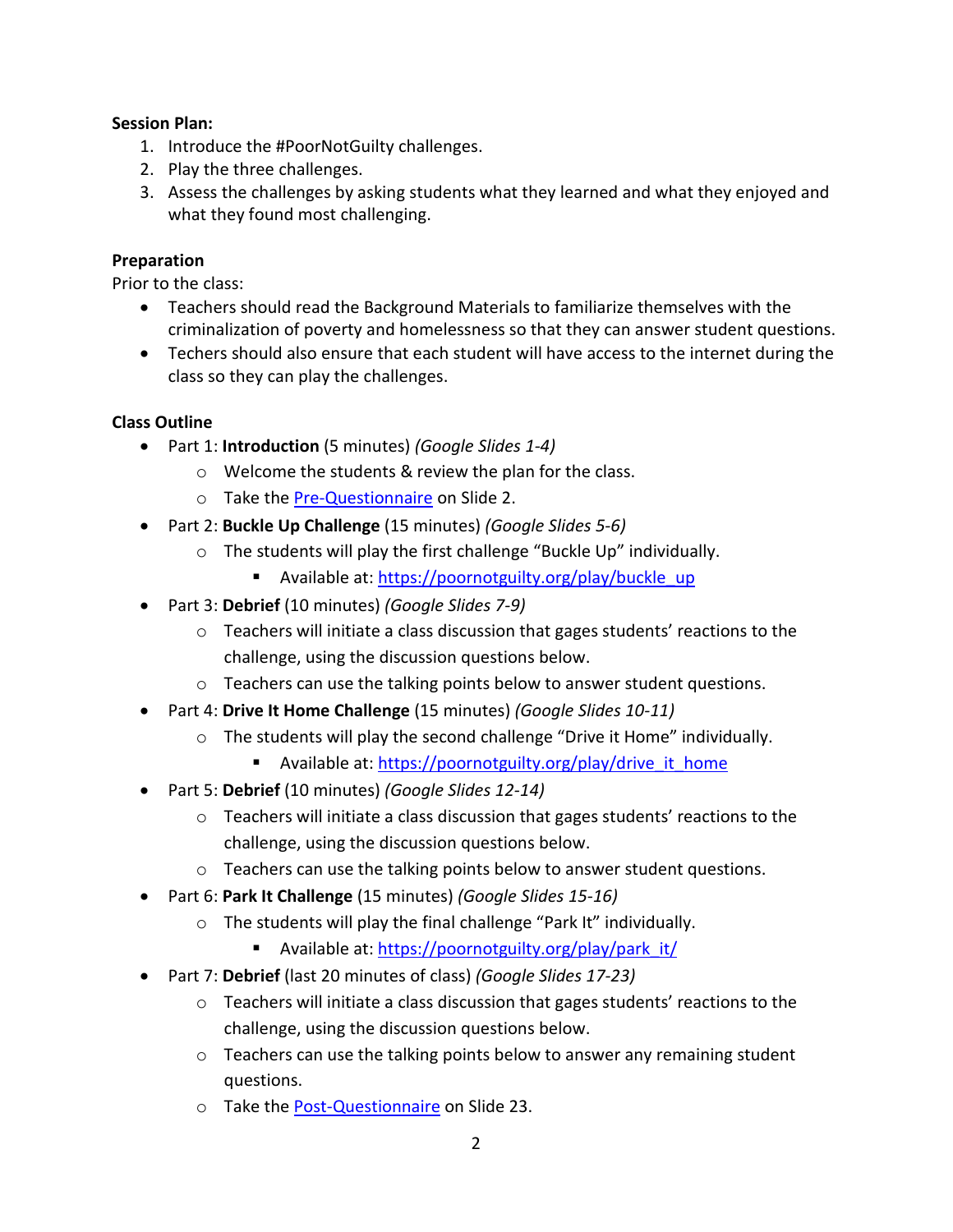#### **Discussion Questions:**

- What are your initial emotions and reactions to the challenge?
- What did you learn?
- What did you enjoy?
- What surprised or shocked you the most?
- Did it surprise you that this scenario is based off a true story/person?
- What was the most challenging part?
- Have you ever heard of fines & fees before?
- Have you ever heard of the criminalization of poverty/homelessness before?
- Why do we say, "people experiencing homelessness" instead of the "homeless"?
- What do you think are some alternatives to criminalizing homelessness?
- Do you have any questions about the scenario?

**Talking Points –** *Please see the corresponding Google Slides with these talking points.*

- **Criminal Justice Fines & Fees**:
	- o **Fines,** imposed upon conviction, are intended as both deterrence & punishment.[2](#page-2-0)
		- In Texas, for example, a fine of up to \$500 may be imposed for a low-level offense, such as a traffic violation; a fine of up to \$2,000 may be imposed for more serious misdemeanors, such as harassment or minor drug possession; and a fine of up to \$4,000 may be imposed for the most serious misdemeanors, such as unlawful carrying of a weapon and assault with injury.<sup>[3](#page-2-1)</sup>
	- o **Fees,** by contrast, are intended to raise revenue. Often, they are automatically imposed and bear no relation to the offense committed.<sup>[4](#page-2-2)</sup>
		- In most cases, fees are intended to shift the costs of the criminal justice system from taxpayers to defendants, who are seen as the "users" of the courts. They cover almost every part of the criminal justice process and can include courtappointed attorney fees, court clerk fees, filing clerk fees, DNA database fees, jury fees, crime lab analysis fees, late fees, installment fees, and various other surcharges.<sup>[5](#page-2-3)</sup>
	- $\circ$  Since 2008, almost every state has increased criminal and civil court fees or added new ones, and the categories of offenses that trigger fines have been expanded. Our justice system increasingly relies on fees and fines charged to defendants in criminal cases to fund basic operations.[6](#page-2-4)
	- o While "debtors' prisons" have been declared unconstitutional, many states still incarcerate people for failure to pay criminal justice debt. And even when failure to

<span id="page-2-2"></span> $4$  *Id.* 

<span id="page-2-0"></span><sup>2</sup> Matthew Menendez, Michael F. Crowley, Lauren-Brooke Eisen, and Noah Atchison, *The Steep Costs of Criminal Justice Fees and Fines*, BRENNAN CENTER FOR JUSTICE at 6 (November 21, 2019),

[https://www.brennancenter.org/sites/default/files/2020-07/2019\\_10\\_Fees%26Fines\\_Final.pdf.](https://www.brennancenter.org/sites/default/files/2020-07/2019_10_Fees%26Fines_Final.pdf) 3 *Id.*

<span id="page-2-1"></span>

<span id="page-2-3"></span> $5$  *Id.* 

<span id="page-2-4"></span><sup>6</sup> *Id.*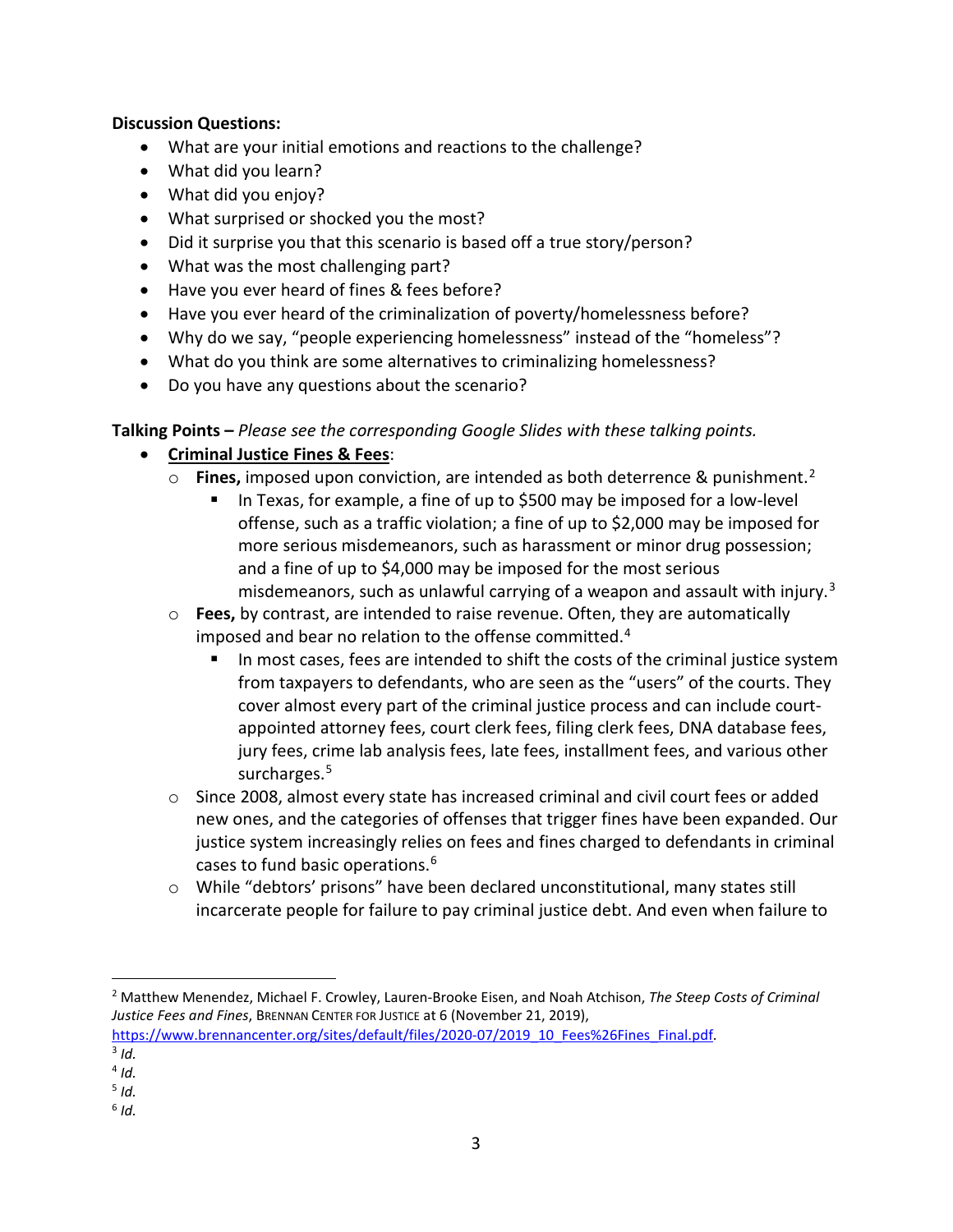pay is not an explicit charge, jail sentences are handed down for failure to appear or failure to comply  $-$  infractions that often stem from failure to pay.<sup>7</sup>

o **More than half** of U.S. states still suspend, revoke or refuse to renew driver's licenses for unpaid traffic, toll, misdemeanor and felony fines and fees. The result: millions of people are struggling to survive with debt-related driving restrictions just because they could not afford a court fine or fee — or because they missed a court hearing.<sup>8</sup>

### • **Criminalization of Homelessness**:

- o On a single night in 2020, roughly **580,000** people were experiencing homelessness in the United States, according to HUD.<sup>[9](#page-3-2)</sup> However, the actual number of people experiencing homelessness is probably **2.5 – 10.2 times larger** than the government reports.[10](#page-3-3)
	- One in 10 young adults ages 18-25, and at least one in 30 adolescents ages 13- 17, experience some form of homelessness unaccompanied by a parent or guardian over the course of a year. $11$
- o 'Criminalization of homelessness' involves laws and policies that restrict or prohibit different categories of conduct performed by people experiencing homelessness, including sleeping, sitting, or lying down, and living in vehicles within public space. [12](#page-3-5)
- o A 2019 survey of 187 major American cities found that:
	- **72%** of the surveyed cities had at least one law restricting camping in public.
	- **55%** of the surveyed cities had at least one law prohibiting sitting and/or lying in public.
	- **51%** of the surveyed cities had at least one law prohibiting sleeping in public.
	- **50%** of the surveyed cities had one or more laws restricting living in vehicles.<sup>[13](#page-3-6)</sup>
- o Criminalizing homelessness costs MORE than it would to provide people with housing. A growing body of research comparing the cost of homelessness--including the cost

<span id="page-3-0"></span> $7$  *Id.* 

<span id="page-3-1"></span><sup>8</sup> *Free to Drive: National Campaign to End Debt-Based License Restrictions*, FINES AND FEES JUSTICE CENTER, ¶ 1 <https://finesandfeesjusticecenter.org/campaigns/national-drivers-license-suspension-campaign-free-to-drive/> (last visited Nov. 16, 2021). 9

<span id="page-3-2"></span>*The 2020 Annual Homeless Assessment Report (AHAR) to Congress*, HUD (Jan. 2021),

<span id="page-3-3"></span>https://www.huduser.gov/portal/sites/default/files/pdf/2020-AHAR-Part-1.pdf.<br><sup>10</sup> NaT'L L. CTR. ON HOMELESSNESS & POVERTY, HOUSING NOT HANDCUFFS 2019: ENDING THE CRIMINALIZATION OF HOMELESSNESS IN U.S. CITIES at 28 (Dec. 2019)[, https://homelesslaw.org/wp-content/uploads/2019/12/HOUSING-NOT-](https://homelesslaw.org/wp-content/uploads/2019/12/HOUSING-NOT-HANDCUFFS-2019-FINAL.pdf)

HANDCUFFS-2019-FINAL.pdf [hereinafter HOUSING NOT HANDCUFFS]. 11 *Youth Homelessness Overview*, NATIONAL CONFERENCE OF STATE LEGISLATURES,

<span id="page-3-4"></span>

<span id="page-3-5"></span><https://www.ncsl.org/research/human-services/homeless-and-runaway-youth.aspx> (last visited Nov. 16, 2021). 12 HOUSING NOT HANDCUFFS, *supra* note 10 at 9. 13 *Id.* at 12-14.

<span id="page-3-6"></span>